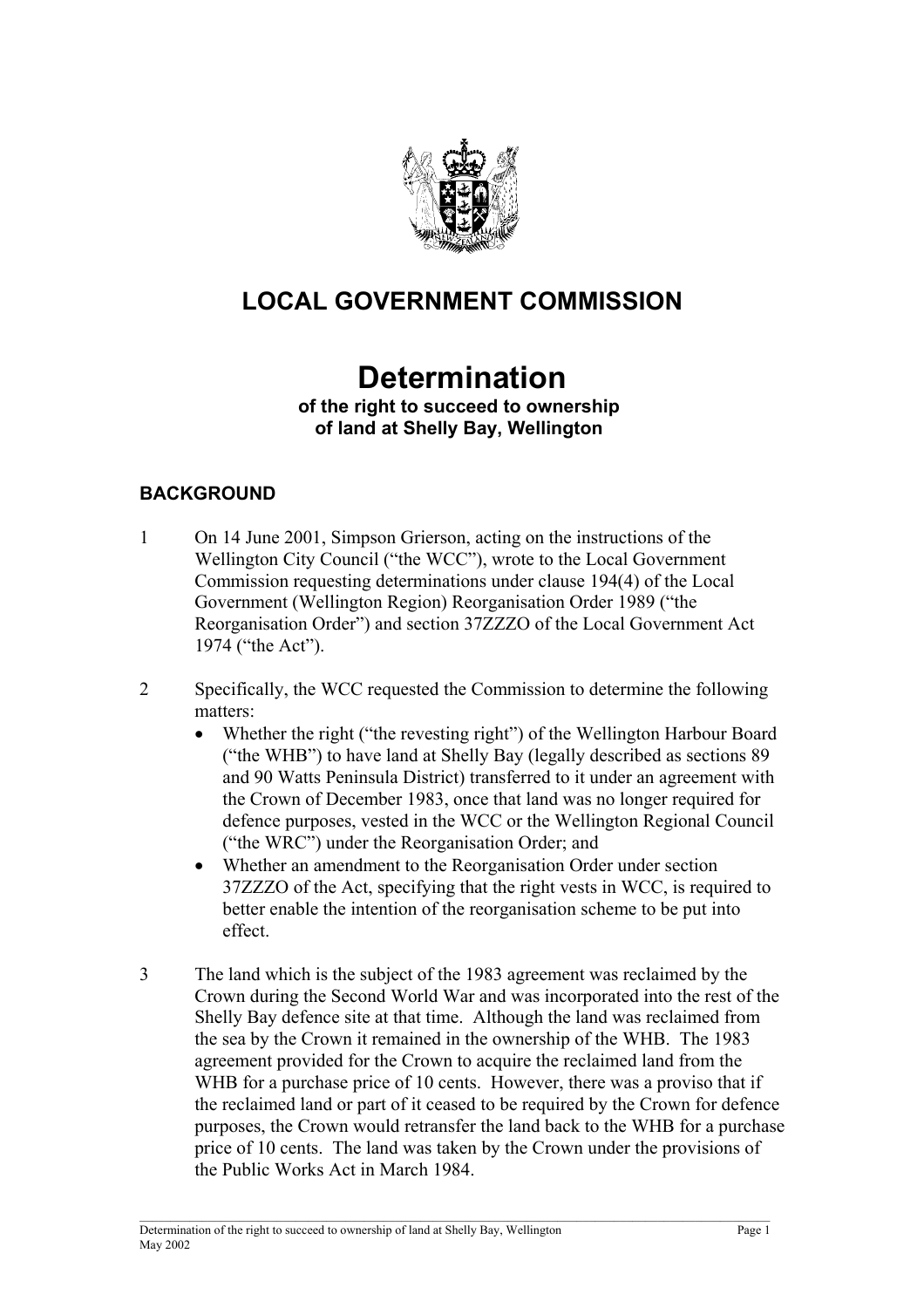- 4 On receipt of the WCC's request, the Commission made enquiries of the New Zealand Defence Force ("the NZDF") to ascertain the history of the land in question and its future intentions with respect to the land. The NZDF advised that the land is no longer required for defence purposes.
- 5 On 19 July 2001 the Commission also sought the comments of the WRC with regard to the WCC's request. Comments from the WRC were received on 25 October 2001. The WRC advised its contention that the revesting right vested in it under clause 199 of the Reorganisation Order.
- 6 After consideration of the comments received from the NZDF and the WRC, the Commission on 7 December 2001 invited the WCC and the WRC to make submissions on any factual or legal issues that might be material to the Commission's decision. Without limiting the matters on which the parties might wish to make submissions, the Commission specifically sought the views of each party on the following points:
	- Whether the rights under clause 4(b) of the 1983 Agreement between the WHB and the Crown are "property" for the purposes of clause 194 of the Reorganisation Order and, if so, what the nature of the "property" is;
	- Whether the property, if any, was situated in the district of the WCC and was adjacent to any harbour or the sea at the date of the Reorganisation Order; and
	- Whether the Commission should exercise its power under section 37ZZZO of the Act to amend the Reorganisation Order specifying that the right vest in the WCC to better enable the intention of the reorganisation scheme to be put into effect.

The Commission also requested that the parties exchange their submissions and respond to each other's submissions.

7 Submissions and submissions in reply were forwarded by each party to the Commission on 22 February 2002.

#### **THE RELEVANT PROVISIONS OF THE REORGANISATION ORDER AND THE LOCAL GOVERNMENT ACT 1974**

- 8 The disposition of assets and liabilities of the WHB is dealt with in Part XI (clauses 194 to 199) of the Reorganisation Order.
- 9 Clause 194 contains 11 sub-clauses. The sub-clauses relevant to the Commission's consideration of the issue are the following:

*"(1) This clause shall apply to that property, real and personal, vested in the Wellington Harbour Board as at the 31st day of October 1989.*

*(2) Subject to subclauses (6), (8), (9), (10) and (11) of this clause, all property-* 

- *(a) Which is vested in the Wellington Harbour Board as at the 31st day of October 1989; and*
- *(b) Which-*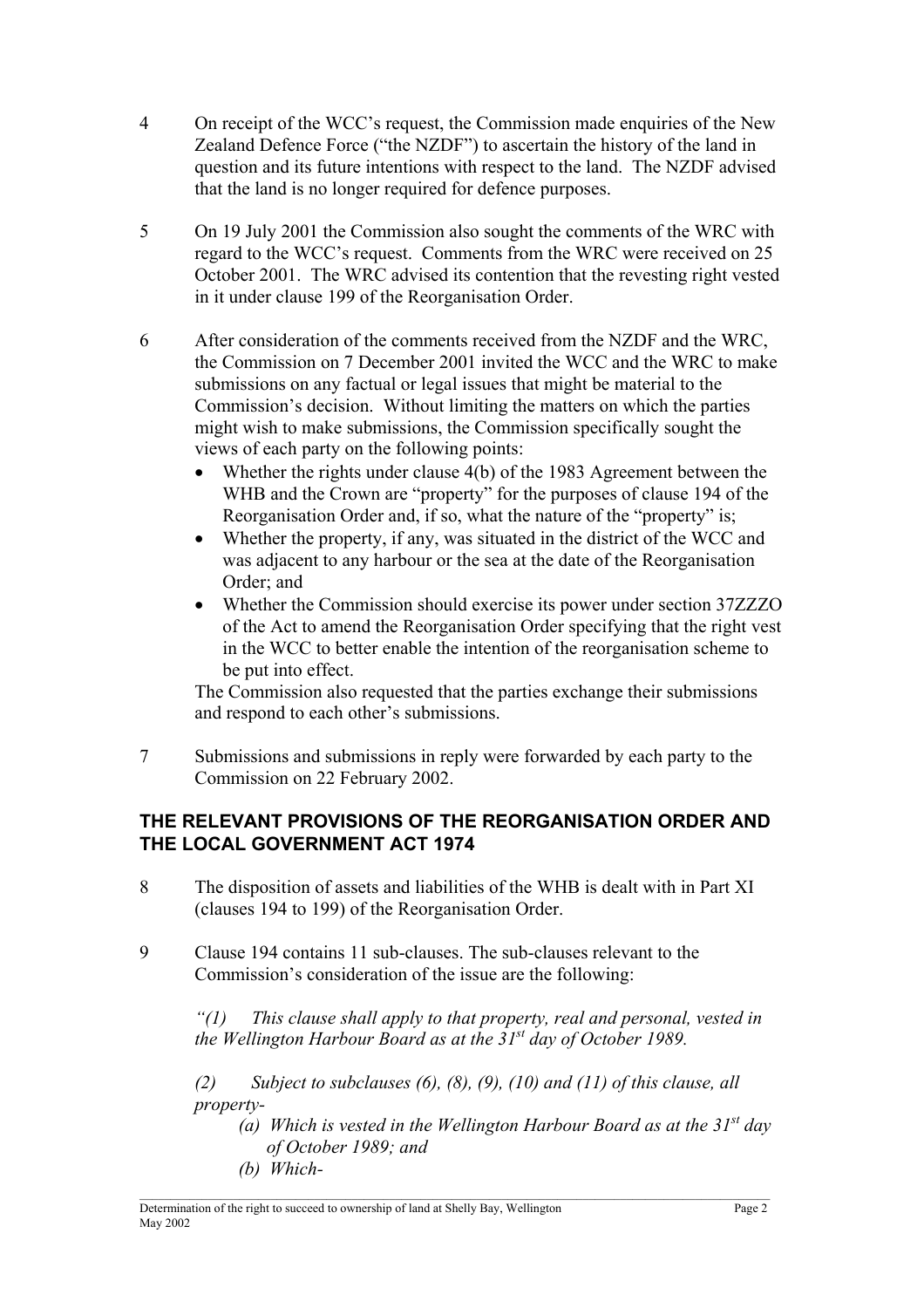- *(i) Is a reserve under the Reserves Act 1977; or*
- *(ii) Is principally used for recreational purposes, whether or not it is a reserve under the Reserves Act 1977; or*
- *(iii) Is a marina, wharf, jetty, boat ramp or other harbour facility, used principally for recreational purposes; or*
- *(iv) Is an item of plant or equipment used principally in association with the maintenance, use or operation of the facilities referred to in subparagraphs (i), or (ii) or (iii) of this paragraph,*

*is hereby vested in the territorial authority, in whose district it is situated, for the purpose which it is so reserved, or, where there is no such purpose, for the purposes of any function transferred by this order to that territorial authority.* 

*(3) Subject to subclauses (6), (8), (9), (10) and (11) of this clause, all that property which is vested in the Wellington Harbour Board as at the 31st day of October 1989 which is situated in any district of a territorial authority, as constituted by this order, and which is adjacent to any harbour or the sea, is hereby vested in the territorial authority in whose district it is situated.* 

*(4) Where there is any dispute over whether any property comes within a category of property referred to in this clause, the matter shall be referred to the Local Government Commission for determination.* 

*(5) Subject to subclauses (8) to (10) of this clause, any property which is vested in the Wellington Harbour Board as at the 31st day of October 1989 and which does not come within a category of property referred to in subclause (2) or subclause (3) of this clause is hereby vested in the Wellington Regional Council."* 

10 Clause 199 deals with the residual assets and liabilities of the WHB. It provides:

"*All the assets and liabilities of the Wellington Harbour Board as at the close of the 31st day of October 1989 for which provision for vesting is not otherwise made in this order are declared to be assets and liabilities of the Wellington Regional Council*."

11 Section 37ZZZO of the Act empowers the Commission to amend certain reorganisation schemes:

*"37ZZZO. Power to amend reorganisation schemes- Where, in the case of any reorganisation scheme prepared under the former section 15B of this Act (as enacted by section 6 of the Local Government Amendment Act (No.3) 1988) and given effect to by Order in Council, the Commission is satisfied either-* 

*(a) That some further or other provision is necessary to enable or better enable the intention of the scheme to be put into effect; or* 

 $\_$  , and the state of the state of the state of the state of the state of the state of the state of the state of the state of the state of the state of the state of the state of the state of the state of the state of the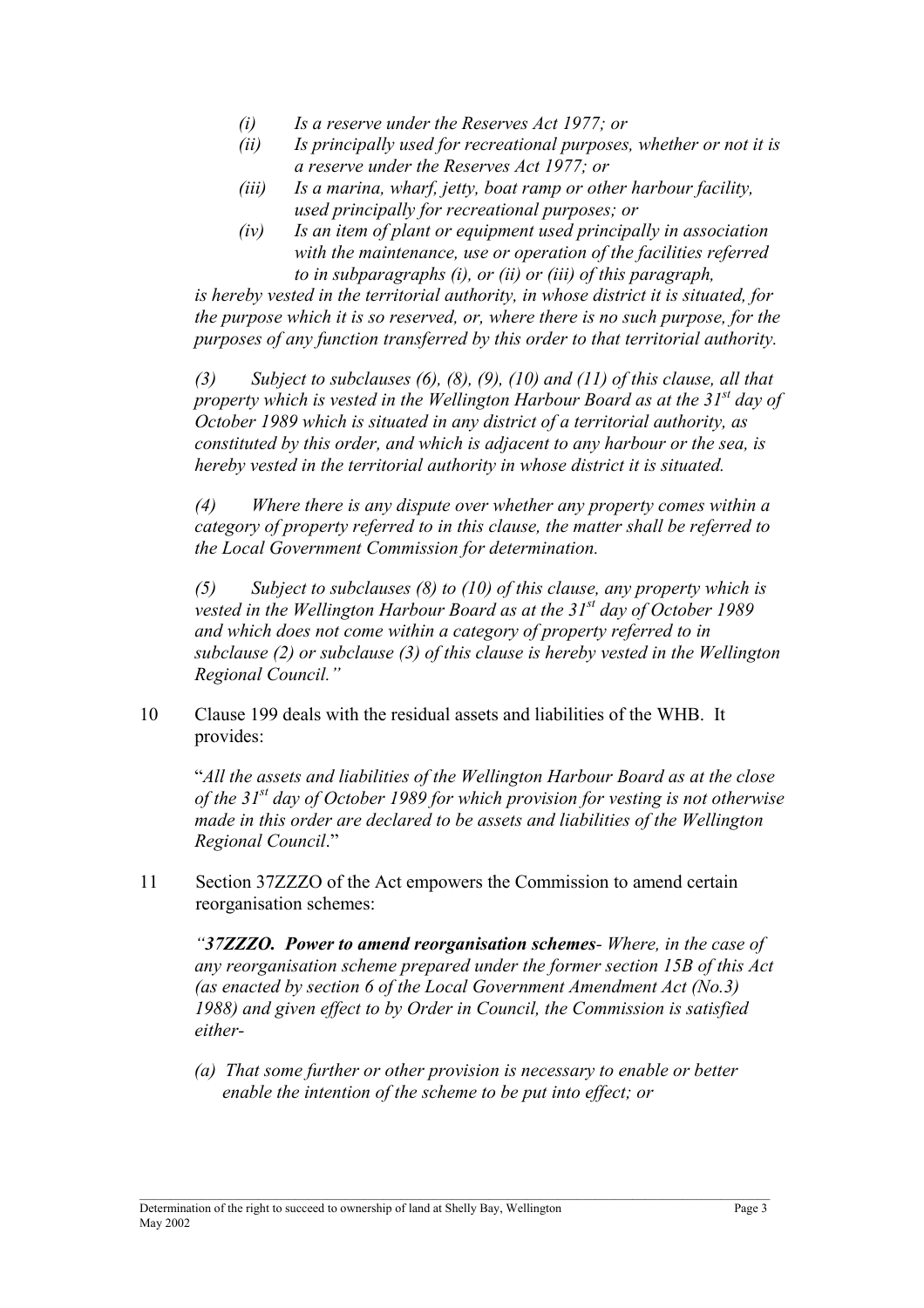*(b) That some provision of the scheme is no longer relevant or appropriate to the intention of the scheme,-* 

 *the Commission may issue a determination amending the scheme, and every such determination shall be given effect to by Order in Council in the same manner as a reorganisation scheme.".* 

# **THE SUBMISSIONS OF THE WCC AND THE WRC**

- 12 The WCC and WRC each made detailed submissions to the Commission. Their respective views may be briefly summarised as follows:
	- The WCC claims to be entitled to the revesting right under clause 194(3) of the Reorganisation Order. It is of the view that the revesting right is property in terms of clause 194(1) of the Reorganisation Order, situated in the district of the WCC and adjacent to a harbour or sea in terms of clause 194(3).
	- The WRC claims to be entitled to the revesting right under clause 199 of the Reorganisation Order, which provides for any residual assets and liabilities of the WHB for which provision for vesting has not otherwise been made in the Reorganisation Order to be declared the assets and liabilities of the WRC. It contends that the revesting right is not property in terms of the provisions of clause 194.

### **COMMISSION'S CONSIDERATION**

- 13 The WCC claims to be entitled to the revesting right under clause 194(3) of the Reorganisation Order. In considering the WCC's claim the Commission decided that three elements had to be satisfied for the WCC's claim to be in order. Those elements are:
	- (a) The revesting right must be "property, real and personal, vested in the Wellington Harbour Board as at the  $31<sup>st</sup>$  day of October 1989", in accordance with clause 194(1) of the Reorganisation Order.
	- (b) The property must have been situated in the district of the WCC, as constituted by the Reorganisation Order, in accordance with clause 194(3) of the Reorganisation Order.
	- (c) The property must have been adjacent to the harbour or sea, in accordance with clause 194(3) of the Reorganisation Order.
- 14 Before considering the WCC's claim in terms of the above elements, the Commission satisfied itself that the revesting right did not fall within the ambit of clause 194(2) of the Reorganisation Order. It also took the view that the WCC's claim would only need to be assessed against the provisions of clauses 194(5) and 199 if the claim did not satisfy the three elements detailed above.
- 15 The Commission then proceeded to assess the WCC's claim against the three elements.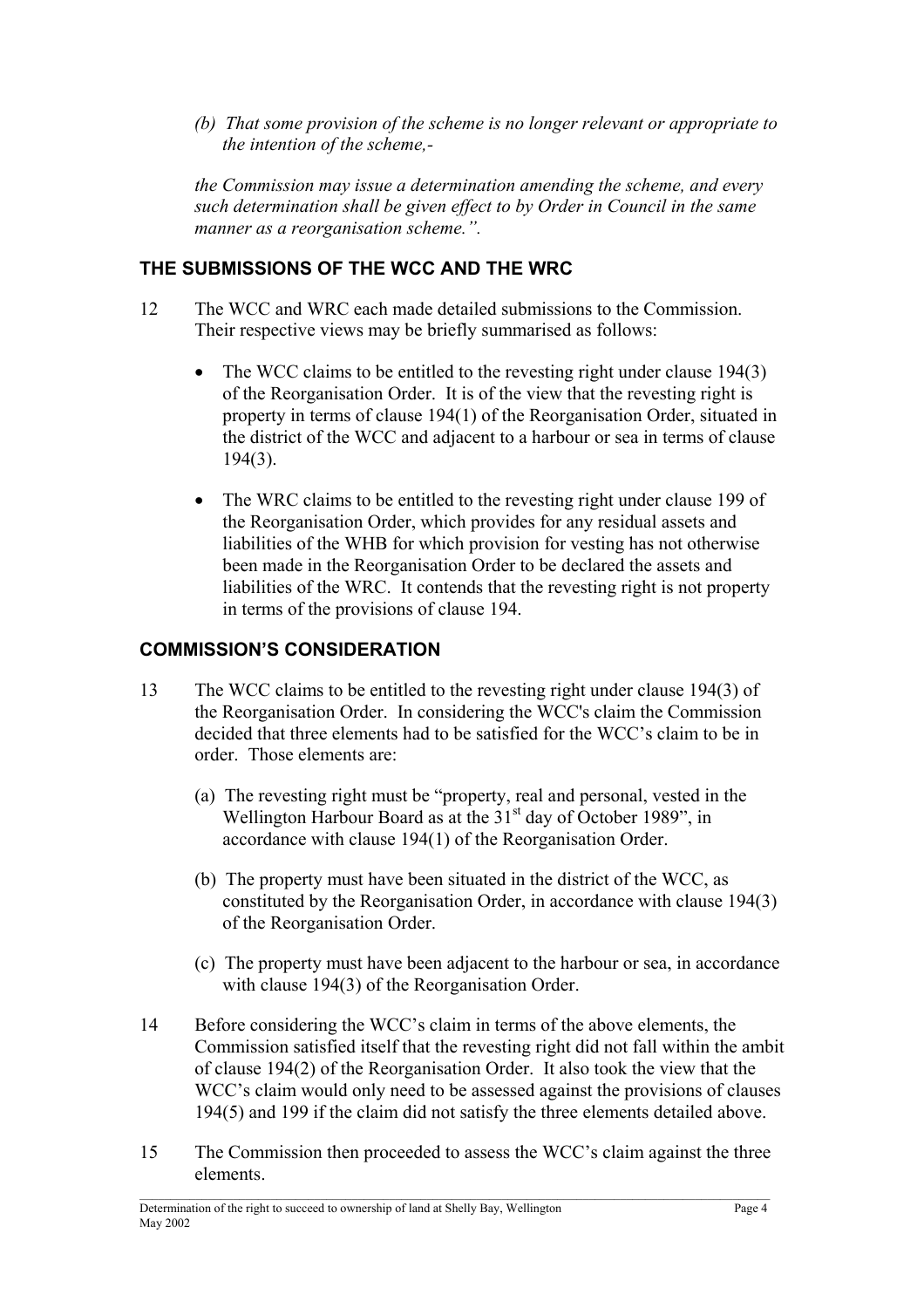#### **Is the revesting right "property, real or personal, vested in the Wellington Harbour Board as at the 31st day of October 1989"?**

16 The WRC submits that what property is intended to be dealt with under clause 194 needs to be ascertained from looking at the clause as a whole. It notes the various dispositions of property in clauses 194 and 199 of the Reorganisation Order and states in its submission that:

 "*Clause 194(5) cannot apply to the same assets as does clause 199 or it would be needless duplication. It must follow that the property referred to in clause 194 is therefore tangible property, i.e. freehold or leasehold land, plant and equipment associated with that land and moneys and liabilities relating to that land.* 

 *The assets of the Board which are to be vested in each of the local authorities under clause 194, therefore, are tangible assets then in existence. The fact that the Local Government Commission is to resolve any dispute would imply the property is not only identifiable but tangible and disputes will be resolved promptly (even to the extent that by the time the Order was to take effect on 1 November 1989, such disputes would have been identified and even resolved).*"

- 17 The WRC therefore submits that the revesting right was vested in the WRC under clause 199 as an asset of the WHB which is not disposed of otherwise in the Reorganisation Order.
- 18 However, in its submission the WCC argues that:

*"In clause 194(1), neither "property" nor "real and personal property" is defined in the Reorganisation Order. Nor does the Interpretation Act 1999 or its predecessor, the Acts Interpretation Act 1924, define these terms. WCC submits that there is no reason why the word "property" in clause 194(1) – or indeed in clause 194 as a whole – should not bear the same broad meaning as it does in other New Zealand legislation.* 

 *The Local Government Act 1974, under which the Reorganisation Order was made defines "property" as including:*

*"all real estate, and all personal estate, chattels, and effects and all money and rates, whether in possession or reversion or recoverable by action or other legal proceeding, and the benefit of any contract or engagement, and every matter or thing the subject of property:"."* 

19 In considering this issue, the Commission noted that the repealed section 37 of the Act provided that Orders in Council reorganising local authorities may "*vest in any local authority affected by the Order in Council or other instrument any real or personal property vested in any other such local authority*". The Commission considers that this provision was intended to include all property of the affected local authorities, including intangible property.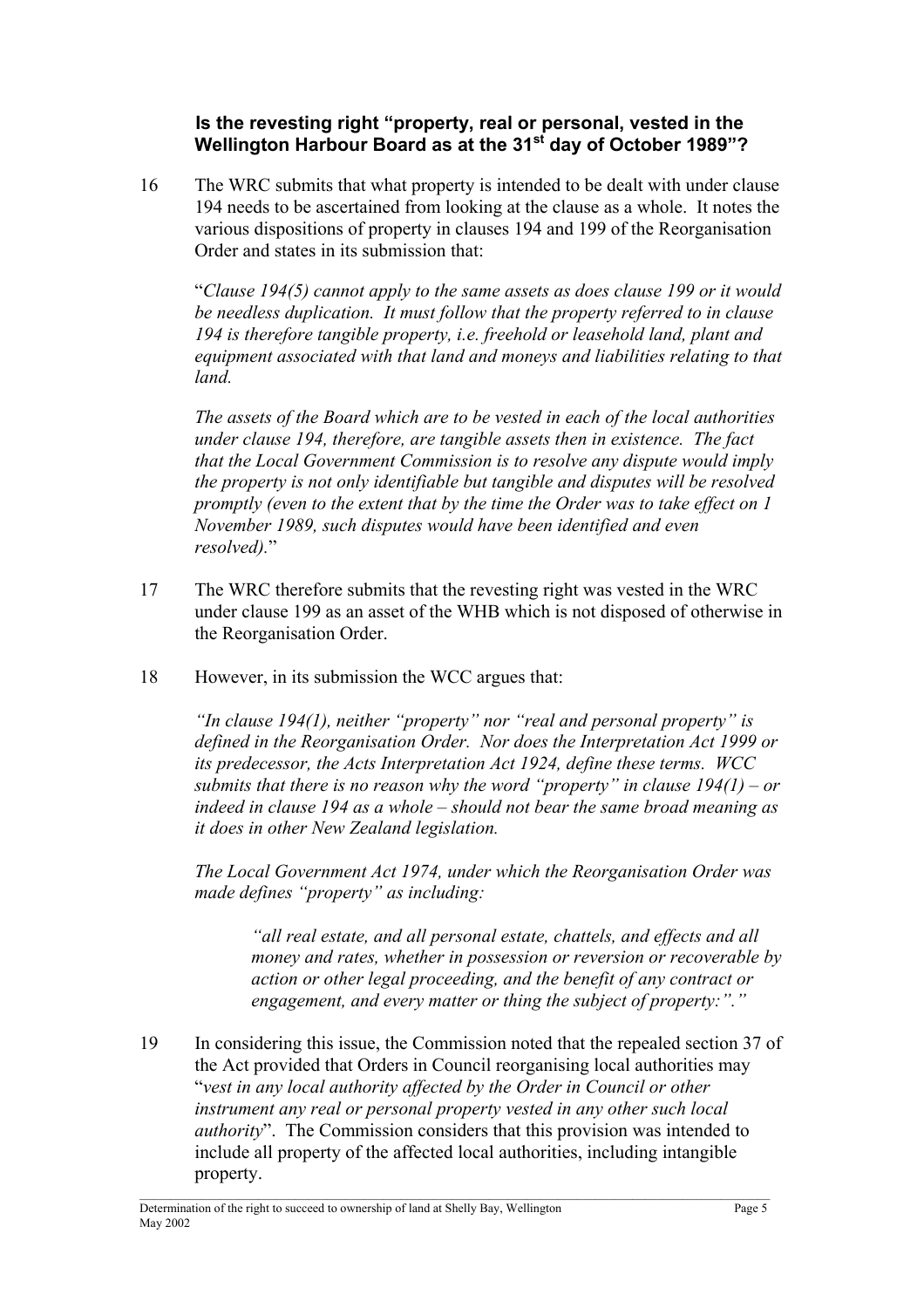- 20 The Commission also notes that the words "property, real and personal" are used elsewhere in the Reorganisation Order in the context of vesting the property of dissolved authorities. From studying the clauses concerned the Commission is satisfied that all property of the dissolved authorities – whether real or personal, tangible or intangible – is vested in the new authorities under those provisions, since there is no disposition of any residual property of those dissolved authorities elsewhere in the Reorganisation Order.
- 21 Because of the uniform usage of 'property, real and personal" throughout the Reorganisation Order, the Commission does not consider that the effect of clause 194 can be confined to tangible property only.
- 22 The Commission considers that the revesting right is a contractual chose in action (a property right which can only be enforced by proceedings in Court), making it the personal property of the former WHB.
- 23 In the Commission's view, all property, including intangible property, vested in the WHB on 31 October 1989 was disposed of under clause 194. *Accordingly, the Commission is satisfied that the revesting right was personal property vested in the WHB as at 31 October 1989 and was disposed of in accordance with clause 194*.

#### **Was the revesting right situated in the district of the Wellington City Council?**

- 24 Under clause 194(3) the revesting right vested in the WCC only if it was situated in the district of the WCC.
- 25 The WRC in its submission, states with respect to the revesting right:

*"Such rights, if they be described as property, do not have any location".* 

26 The WCC states in its submission:

 "*As shown at paragraph 2.4, the reclaimed land was and is situated in the district of WCC and is adjacent to Wellington Harbour. The disputed right is intimately connected with this land. It is possible to argue that an interest in land, as opposed to land itself, cannot be "situated" anywhere, because an interest is by its very nature a form of intangible property. However, if the intention of the Commission was to confine clause 194(3) to actual land (or land which the Board held a freehold interest), it could have easily have done so by using language to this effect.*".

27 The WCC also submits that the purpose of clause 194(3) is to vest ownership of *any* Harbour Board property which is adjacent to the sea within the district of the territorial authority in that territorial authority and that the wider purpose is to ensure that on the abolition of the WHB, the territorial authority is the owner of these assets. The WCC concludes: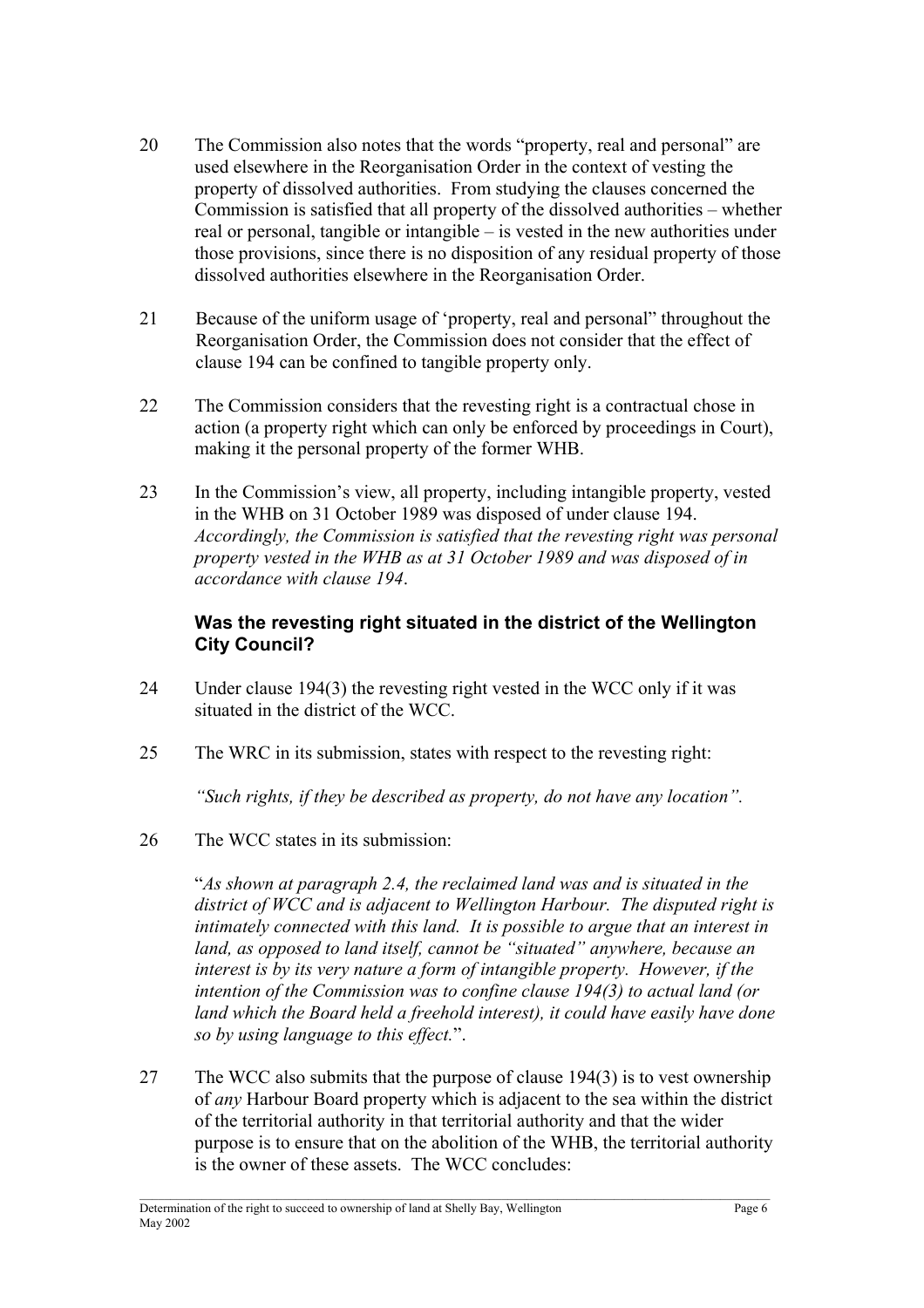"*In light of this purpose, clause 194(3) should be interpreted as covering not only tangible property which is physically situated in the district of a territorial authority and adjacent to the harbour or the sea; but also intangible interests in property which is in the district of a territorial authority and adjacent to a harbour or the sea.*".

- 28 The Commission notes that other provisions of the Reorganisation Order dispose of property of the former Porirua, Upper Hutt, Wellington and Lower Hutt City Councils by reference to where the property is situated, using similar language to clause 194(3) ("property… situated in"). Those provisions make no distinction between tangible and intangible property and therefore require that a location be attributed to intangible property in any determination of the disposition of the property. The Commission considers that the same interpretation must be applied to clause 194(3) and therefore that a location must be attributed to the revesting right to ascertain whether or not it vested in the WCC under that clause.
- 29 The revesting right entitles the WHB to reacquire the sections 89 and 90 Watts Peninsula District when they become surplus for defence purposes. The Commission is of the view that the revesting right must be treated as situated where the land is situated.
- 30 *Given that sections 89 and 90 Watts Peninsula District are situated in the territorial district of the WCC, the Commission is therefore satisfied that the revesting right was property situated in that district.*

#### **Was the revesting right property which is adjacent to the harbour or sea?**

- 31 Being satisfied that the revesting right is attributed to a physical location, the final issue for the Commission to consider is whether sections 89 and 90 Watts Peninsula District are located adjacent to the harbour or sea.
- 32 The Commission notes that the land at issue is located on the seaward side of the legal road at Shelly Bay.
- 33 In its submission the WRC accepts that section 90 and the part of section 89 on the seaward side of the formed road are adjacent to the harbour. In respect of that land the Commission is therefore satisfied that the elements of clause 194(3) are met.
- 34 The WRC does, however, raise concerns regarding the land on the inland side of the formed road. In its reply to submissions made by the WCC the WRC submits:

*"Had the road been legalised, as the Crown was entitled to expect and require under the 1983 agreement, WHB would have succeeded to two parcels of land, one of the seaward side of the road and one inland. WCC would have*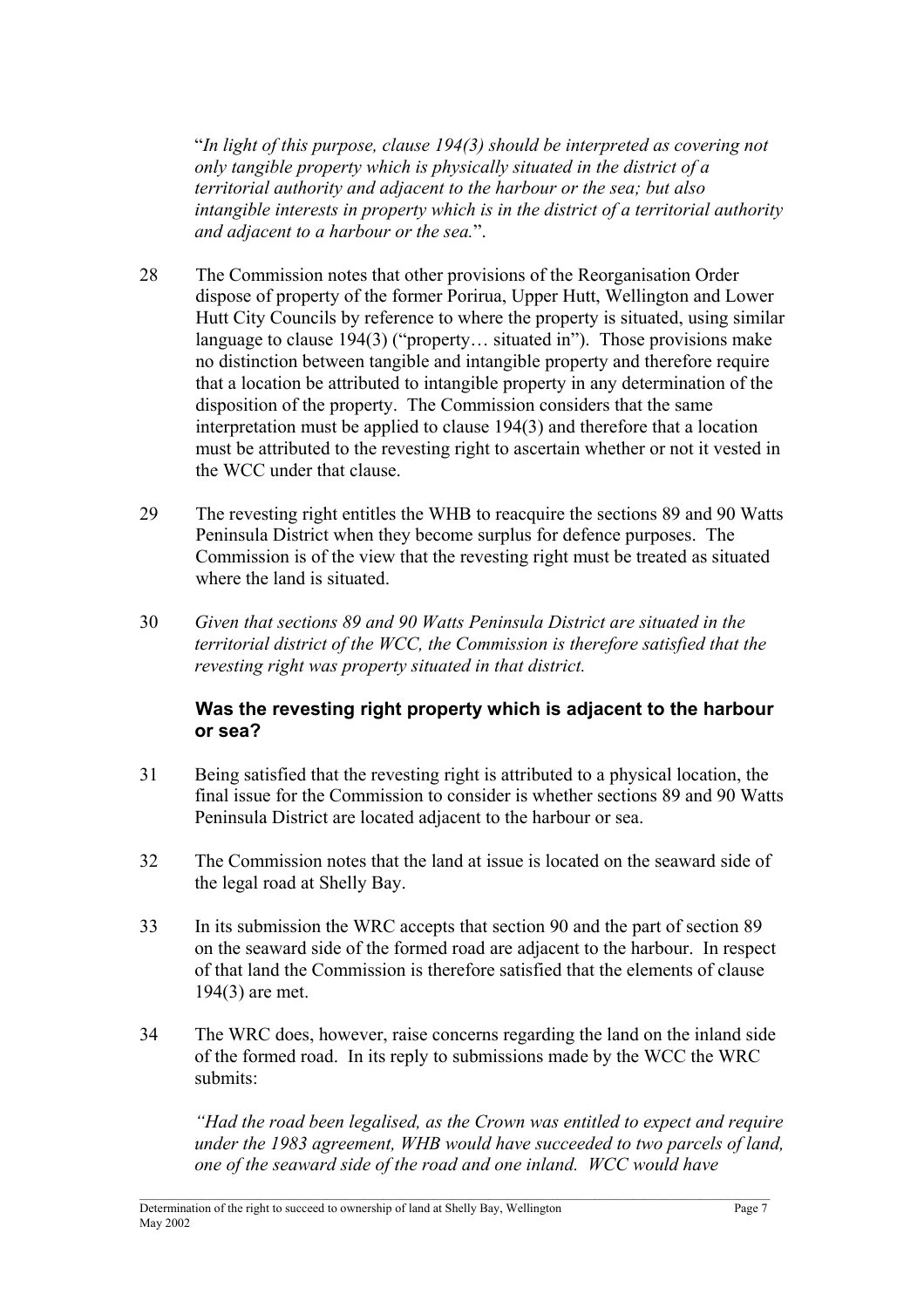*succeeded only to the seaward land. WRC would have succeeded to the inland parcel as it did in other parts of Wellington City. Evans Bay is an example. The Signallers Grove subdivision was of land (to which WRC succeeded) to the landward side of Evans Bay Road. Land to the seaward side was vested in WCC."* 

- 35 The Commission notes that the subdivision of land to the landward side of Evans Bay Road is known as "Treasure Grove", not "Signallers Grove". Signallers Grove is accessed from Beacon Hill Road. The name of the subdivision is immaterial to the Commission's deliberations. It is raised only to ensure that the subdivision referred to in the WRC submission is correctly identified.
- 36 The Commission also notes that if the proposed legalised road were to proceed both the seaward and inland parts of the residue of section 89 Watts Peninsula District remain as part of SO 32424 and are described accordingly in SO 33633-33635. *Therefore, the Commission considers that the revesting right applied to all of Part Section 89 SO 32424, i.e. the seaward and inland parts of section 89 together, rather than as separate parcels.*

# **OVERALL CONSIDERATION**

- 37 Having assessed that the elements of clauses 194(1) and 194(3) of the Reorganisation Order have been satisfied the Commission is of the view that the revesting right vested in the WCC in accordance with clause 194(3) of the Reorganisation Order.
- 38 The Commission does not consider that it is necessary to utilise the provisions of section 37ZZZO of the Act amend the reorganisation scheme, given effect to by the Reorganisation Order.

#### **GENERAL COMMENT**

- 39 The Commission notes that the dispute between the Councils regarding the entitlement to the revesting right has developed over a number of years. The dispute has had an impact on the ability of the NZDF to progress its work on disposing of land no longer required by it at Shelly Bay. The Commission hopes that this determination will enable the disposal process to be advanced to a satisfactory conclusion.
- 40 The Commission acknowledges the comments made in the WCC submission in reply to the WRC which states:

*"If the Commission determines the matter in favour of the WCC, WCC would be prepared to abide by a condition that it meet WRC's reasonable costs as set out in paragraph 17.4 of the WRC submission.".*